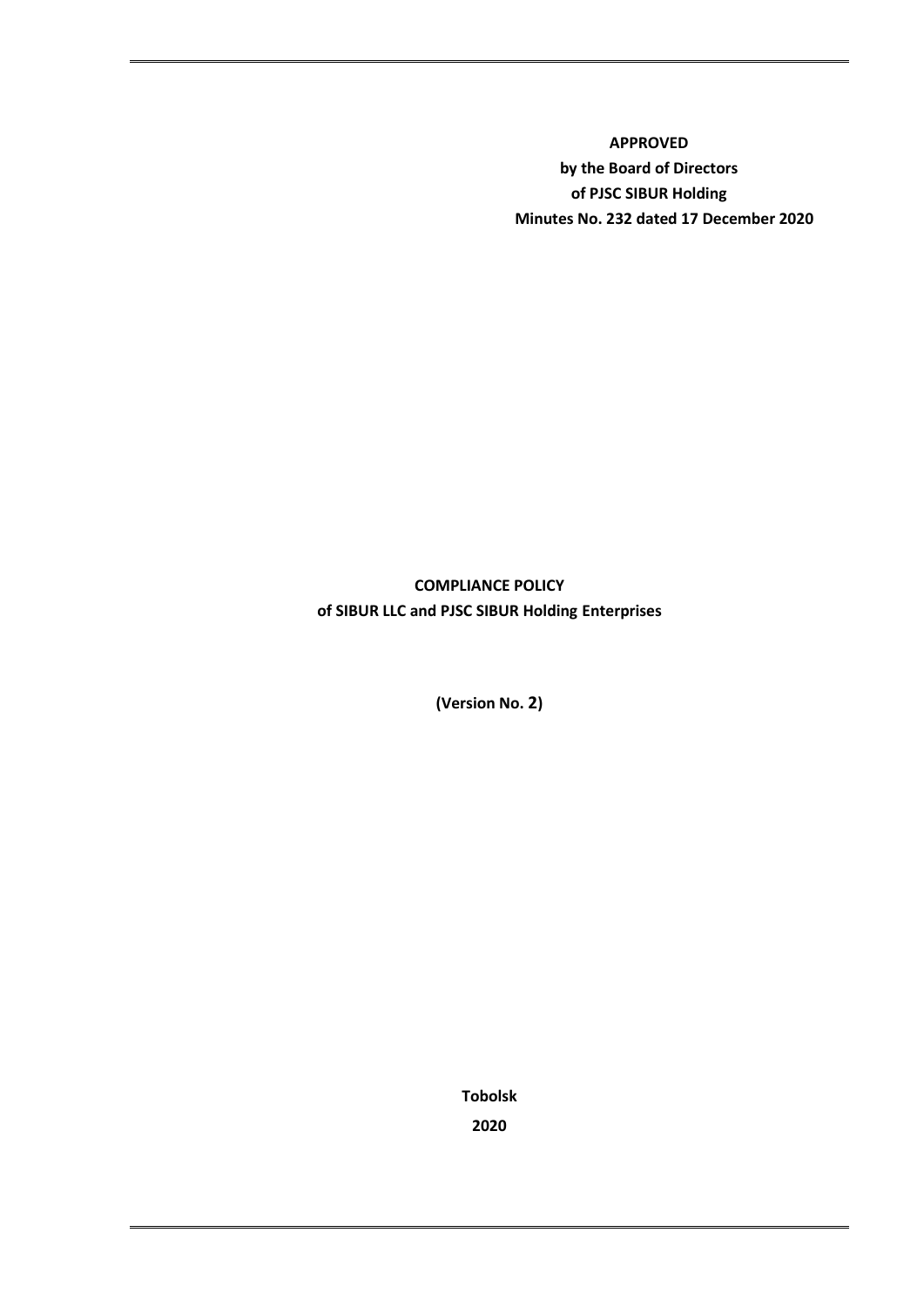This Policy establishes the position of PJSC SIBUR Holding (hereinafter, the "Company") with regard to the Compliance System operation.

## **Article 1. General Provisions**

- 1.1. The Compliance Policy (hereinafter, the "Policy") under ISO 19600:2014, Compliance Management Systems – Guidance,
- 1.2. sets out the key principles and objectives of SIBUR LLC (hereinafter, the "Company") and PJSC SIBUR Holding Companies with regard to the Compliance System management.The primary goal of the Compliance System is to make sure the operations of the Company and PJSC SIBUR Holding Companies meet the requirements of applicable laws, in-house standards and other mandatory documents, which, in turn, is key to successful and sustainable operations.
- 1.3. Compliance control is aimed at attaining the purposes of the Company and PJSC SIBUR Holding Companies, maintaining and strengthening its business reputation, promoting honest and ethical business conduct and preventing abuses.
- 1.4. Elements of the Compliance System are integrated with all activities of the Company, as well as operating processes and procedures.
- 1.5. The purposes of setting up a robust Compliance System are achieved by joint efforts of all employees of the Company and PJSC SIBUR Holding Companies in performing their Compliance-related functions.
- 1.6. The Chairman of the Management Board of PJSC SIBUR Holding is in charge of general supervision of the Compliance System.
- 1.7. Legal Support of SIBUR LLC is in charge of arrangements for achieving Compliance related goals at the Company and PJSC SIBUR Holding Companies.
- 1.8. Pursuant to resolution of PJSC SIBUR holding Management Board, an Ethics and Discipline Committee was established to secure compliance with statutory requirements, in-house regulations of the Company and PJSC SIBUR Holding Companies, as well as the principles of business ethics, prevent and terminate violations and abuses and settle conflicts of interest.
- 1.9. The Legal Support Director shall report on the Compliance System operation to the Ethics and Discipline Committee.
- 1.10. Heads of business units are vested with the powers of implementing Compliance System tools in respect of the processes within the competence of such business units.
- 1.11. Fulfillment of Compliance-related duties by employees of units in charge of the processes listed in Clause 5.4 of the Policy shall be envisaged by their job descriptions and key performance indicators.

# **Compliance-Related Objectives (Goals)**

The Company and PJSC SIBUR Holding Companies set the following Compliance-related objectives (goals):

- 1.12. Efficient functioning of processes for identifying new and changed statutory requirements, rules, codes, and other responsibilities to comply with provisions for ensuring continued compliance with such provisions.
- 1.13. Regular reviews of such identified changes to statutory requirements, rules, codes, and other responsibilities to comply with provisions and integration of such changes for compliance purposes.
- 1.14. Documenting the responsibilities to comply with the requirements consistent with the scope and nature of business conducted by the Company and PJSC SIBUR Holding Companies to constantly improve the Compliance System.
- 1.15. Identifying and assessing Compliance Risks, determining the reasons and consequences of noncompliance with the identified requirements.
- 1.16. Developing Compliance Risk indicators for collection, analysis and processing of signals of any potential implementation of such Compliance Risks.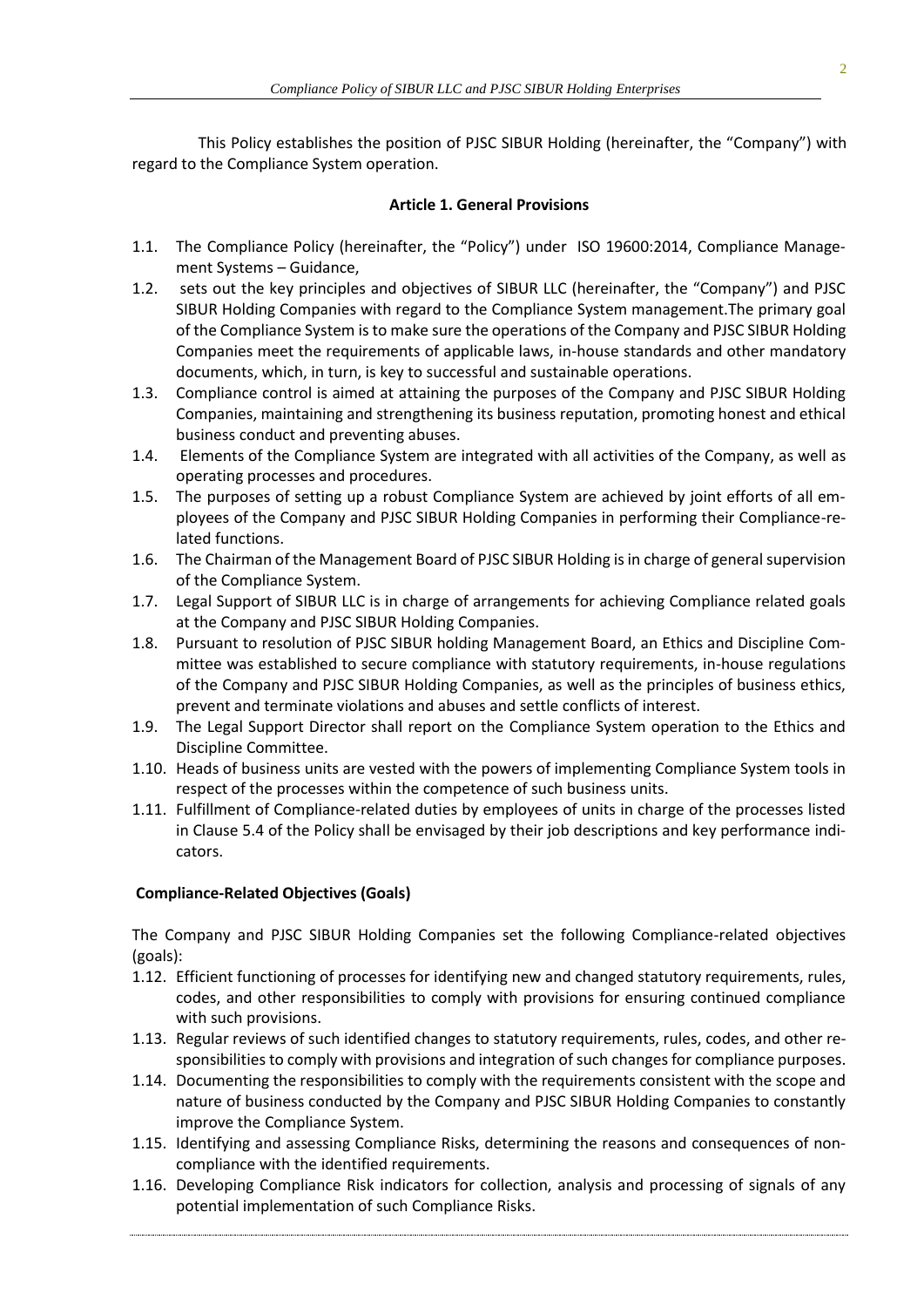- 1.17. Analyzing Compliance Risks and examining the reasons, sources of inconsistencies and measuring the severity of the resulting consequences.
- 1.18. Comparing the level of identified risk with acceptable level of risk.
- 1.19. Developing control procedures to mitigate Compliance Risks and integrate them into business processes and corporate procedures.
- 1.20. Taking corrective actions in respect of all identified risks and noncompliance instances.
- 1.21. Securing analysis of the Compliance System within the set timelines.
- 1.22. Developing indicators to measure the achievement of Compliance-related goals and quantifying the deliverables of complying with applicable laws, in-house regulations and other mandatory documents.
- 1.23. Regular monitoring of the Compliance System in order to determine sufficiency and performance of controls and remedial measures.

### **Article 2. Terms. Definitions. Abbreviations**

**Compliance** means compliance of the business conducted by SIBUR LLC, PJSC SIBUR Holding Companies and their employees with applicable laws, in-house standards and other mandatory documents.

**Compliance System** means a complex of elements of corporate culture, values, organizational structure, rules and procedures governed by in-house regulations and implemented by functions to secure compliance by employees of SIBUR LLC and PJSC SIBUR Holding Companies with the principles underlying the Compliance System, irrespective of their official position.

**Compliance Risk** means the risk of imposition of various forms of statutory liability, as well as the risk of any other unfavorable consequences (including property, financial, reputational, etc.) resulting from noncompliance with applicable laws, in-house standards and other mandatory documents.

### **Article 3. Compliance System Principles**

The set-up and operation of the Compliance System rests on the following principles:

- 3.1. Business ethics compliance.
	- 3.1.1. No business conduct that is illegal and noncompliant with the generally accepted principles of business ethics shall be tolerated.
- 3.2. Compliance with the best domestic and global practices.
	- 3.2.1. In their operations, the Company and PJSC SIBUR Holding Companies shall strive to abide by the best domestic and global Compliance practices.
- 3.3. Acceptance and adherence to Compliance System requirements by all employees.
	- 3.3.1. All employees of the Company and PJSC SIBUR Holding Companies, irrespective of their roles and positions, shall accept, be governed by and follow the established requirements of the Compliance System and cause the same on the part of partners and counterparties.
- 3.4. Zero tolerance of violations in the functioning of the Compliance System.
	- 3.4.1. All units shall be involved in implementing Compliance-related objectives, provided that conflicts of interest are prevented, inter alia, by abidance by the clearly distributed roles and responsibilities.
- 3.5. Non-interference with the functioning of Compliance-related processes.
	- 3.5.1. The Company and PJSC SIBUR Holding Companies shall allocate sufficient recourses for developing, implementing, using, monitoring and constantly improving Compliance System processes, organizational and technical tools used therein, and create no artificial organizational, political, technical and other restrictions and barriers to performance of such processes.

### **Article 4. Compliance Areas**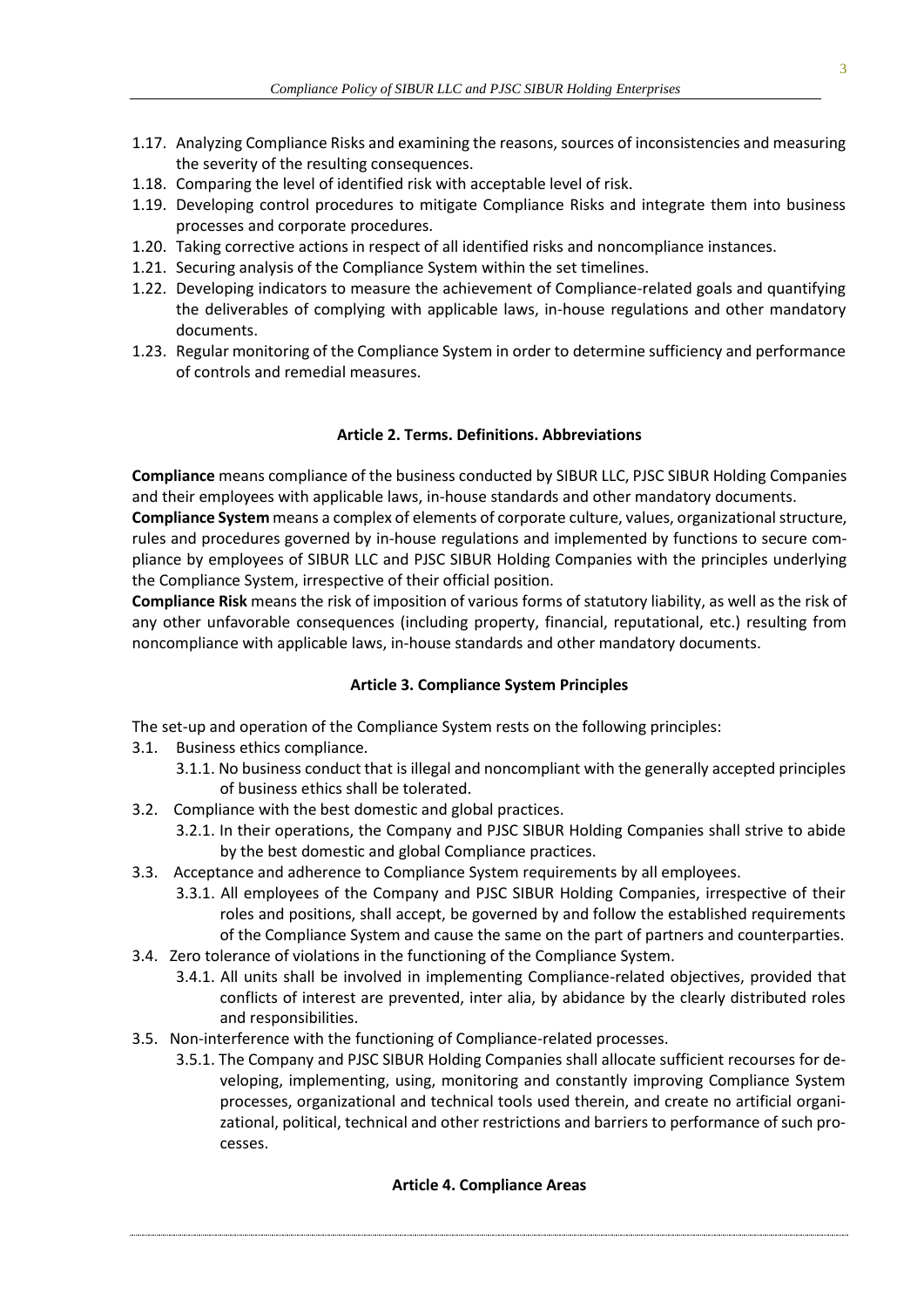- 4.1. Compliance Areas represent any spheres of Compliance tools application in the business of the Company and PJSC SIBUR Holding Companies.
- 4.2. The list of Compliance Areas is not exhaustive.
- 4.3. The Company shall determine the types of activity subject to the relevant Compliance Areas at its own discretion.
- 4.4. The key Compliance Areas include:
- Anti-corruption compliance.
- Conflict of interests management compliance.
- Compliance with procedures for awarding gifts, charity and hospitality.
- Procurement compliance.
- Information Policy and personal data processing compliance.
- Compliance in terms of labor relations.
- Insider information misuse prevention compliance.
- Anti-monopoly compliance.

### **Article 5. Compliance Tools**

- 5.1. The Compliance System operation is supported by Compliance Tools.
- 5.2. As and where required, third parties may be addressed for provision of relevant Compliance Tools.
- 5.3. The list of Compliance Tools is not exhaustive, while the key tools include:
	- 5.3.1. Compliance-related in-house regulations include, without limitation:
		- Code of Corporate Ethics of SIBUR LLC;
		- Compliance Policy of SIBUR LLC and PJSC SIBUR Holding Companies;
		- Methodology Guidelines on compliance with anticorruption laws of SIBUR LLC;
		- Regulations on the Ethics and Discipline Committee of SIBUR LLC;
		- Regulations on the Ethics and Discipline Commission of PJSC SIBUR Holding Companies;
		- Guidelines. Policy on Conflicts of Interest Management of SIBUR LLC;
		- SIBUR LLC Congratulation Procedure;
		- SIBUR LLC Personal Data Processing Policy;
		- In-house personnel-related regulations designed to secure compliance with the Federal Law on Combatting Corruption, other related regulations containing HR principles of preventing/mitigating corruption risks;
		- Anti-corruption clauses of employment contracts with all employees;
		- Anti-corruption clauses in contracts with counterparties;
		- Compliance provisions in job descriptions of employees;
		- Matrices of risks and risk mitigation measures in all Compliance areas.
		- 5.3.2. Regular reporting of information on conflicts of interest.
		- 5.3.3. Raising awareness and training employees on Compliance matters, including:
			- adding Compliance-related in-house regulations to the list of documents obligatory for reading and understanding by new employees against their signature;
			- preparation of visual aids on Compliance matters and bringing them to the notice of new hires;